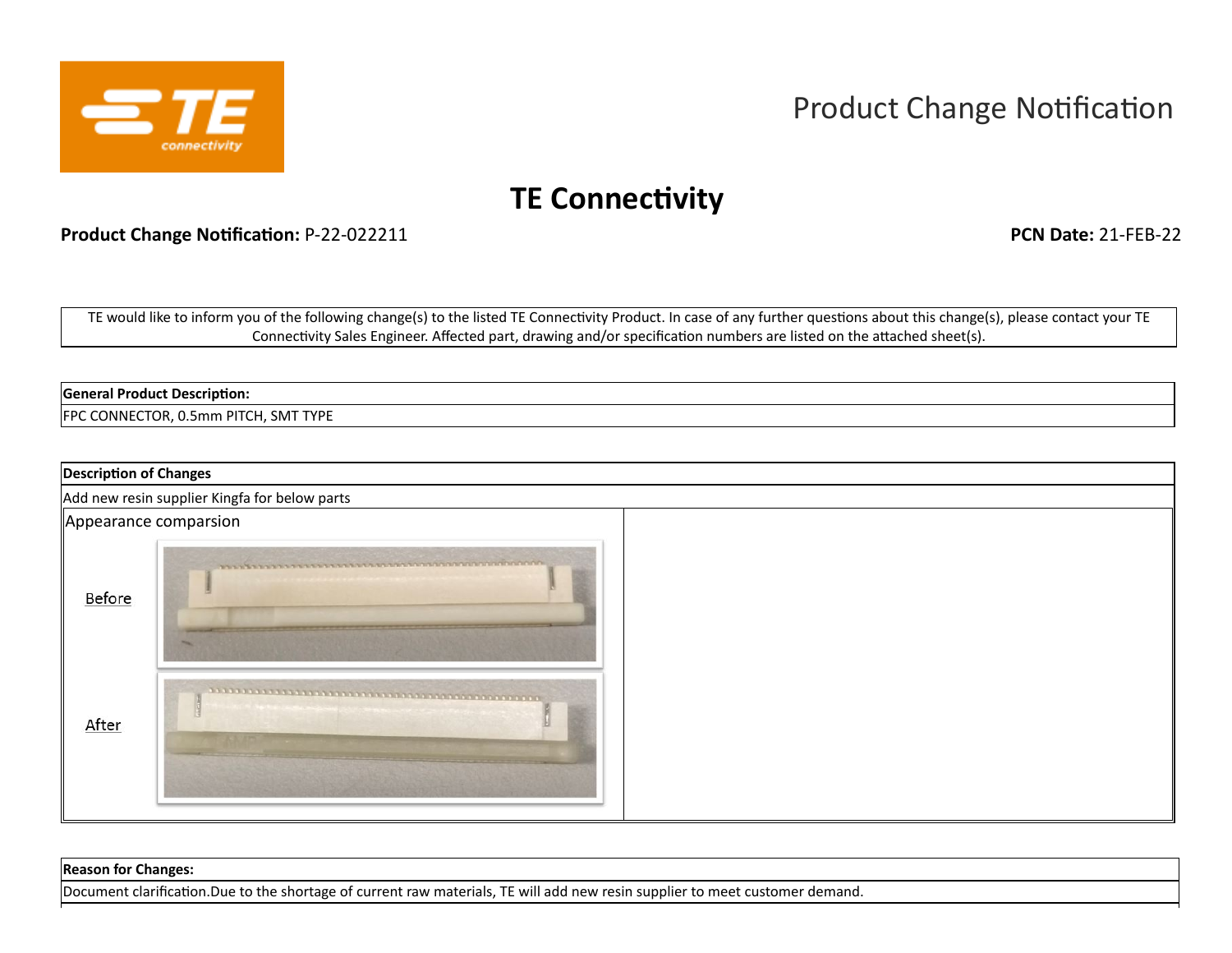| <b>Estimated Dates:</b>                      |                                                             |  |  |  |
|----------------------------------------------|-------------------------------------------------------------|--|--|--|
| Last Order Date (Obsolete Parts Only):       | <b>First Date To Ship (Changed Parts Only):</b>             |  |  |  |
|                                              | 22-MAY-2022                                                 |  |  |  |
| <b>Last Ship Date (Obsolete Parts Only):</b> | <b>Last Date for Mixed Shipments: (Changed Parts Only):</b> |  |  |  |
|                                              | <b>No Mixed Shipments</b>                                   |  |  |  |

| <b>I dit isamber (3) being moduled:</b> | <b>Part Discontinued</b> | <b>Customer</b> | <b>Customer Part</b> | <b>Alias Part</b> | <b>Substitute Part</b> | <b>Substitute Alias Part</b> | <b>Description Of</b> |
|-----------------------------------------|--------------------------|-----------------|----------------------|-------------------|------------------------|------------------------------|-----------------------|
| <b>Part Number</b>                      | per PCN                  | <b>Drawing</b>  | <b>Number</b>        | Number(s)         | <b>Number</b>          | Number(s)                    | <b>Difference</b>     |
| 1-1734592-0                             | <b>NO</b>                |                 |                      |                   |                        |                              |                       |
| 1-1734592-2                             | <b>NO</b>                |                 |                      |                   |                        |                              |                       |
| 1-1734592-4                             | <b>NO</b>                |                 |                      |                   |                        |                              |                       |
| 1-1734592-6                             | <b>NO</b>                |                 |                      | "1001522-F"       |                        |                              |                       |
| 1-1734592-8                             | <b>NO</b>                |                 |                      |                   |                        |                              |                       |
| 1-1734839-0                             | <b>NO</b>                |                 |                      | '010-5947-00"     |                        |                              |                       |
| 1-1734839-2                             | <b>NO</b>                |                 |                      |                   |                        |                              |                       |
| 1-1734839-6                             | <b>NO</b>                |                 |                      |                   |                        |                              |                       |
| 1734592-5                               | <b>NO</b>                |                 |                      |                   |                        |                              |                       |
| 1734592-6                               | <b>NO</b>                |                 |                      |                   |                        |                              |                       |
| 1734592-8                               | <b>NO</b>                |                 |                      |                   |                        |                              |                       |
| 1734839-8                               | <b>NO</b>                |                 |                      |                   |                        |                              |                       |
| 2-1734592-0                             | <b>NO</b>                |                 |                      |                   |                        |                              |                       |
| 2-1734592-4                             | <b>NO</b>                |                 |                      |                   |                        |                              |                       |
| 2-1734592-5                             | <b>NO</b>                |                 |                      |                   |                        |                              |                       |
| 2-1734592-8                             | <b>NO</b>                |                 |                      |                   |                        |                              |                       |
| 2-1734839-0                             | <b>NO</b>                |                 |                      |                   |                        |                              |                       |
| 2-1734839-4                             | <b>NO</b>                |                 |                      |                   |                        |                              |                       |
| 3-1734592-6                             | <b>NO</b>                |                 |                      |                   |                        |                              |                       |
| 3-1734592-7                             | <b>NO</b>                |                 |                      |                   |                        |                              |                       |
| 3-1734839-0                             | <b>NO</b>                |                 |                      |                   |                        |                              |                       |
| 3-1734839-1                             | <b>NO</b>                |                 |                      |                   |                        |                              |                       |
| 3-1734839-9                             | <b>NO</b>                |                 |                      |                   |                        |                              |                       |
| 4-1734592-0                             | <b>NO</b>                |                 |                      |                   |                        |                              |                       |
| 4-1734592-2                             | <b>NO</b>                |                 |                      |                   |                        |                              |                       |
| 4-1734592-5                             | <b>NO</b>                |                 |                      |                   |                        |                              |                       |
| 4-1734839-0                             | <b>NO</b>                |                 |                      |                   |                        |                              |                       |
| 4-1734839-5                             | <b>NO</b>                |                 |                      |                   |                        |                              |                       |
| 5-1734592-0                             | <b>NO</b>                |                 |                      |                   |                        |                              |                       |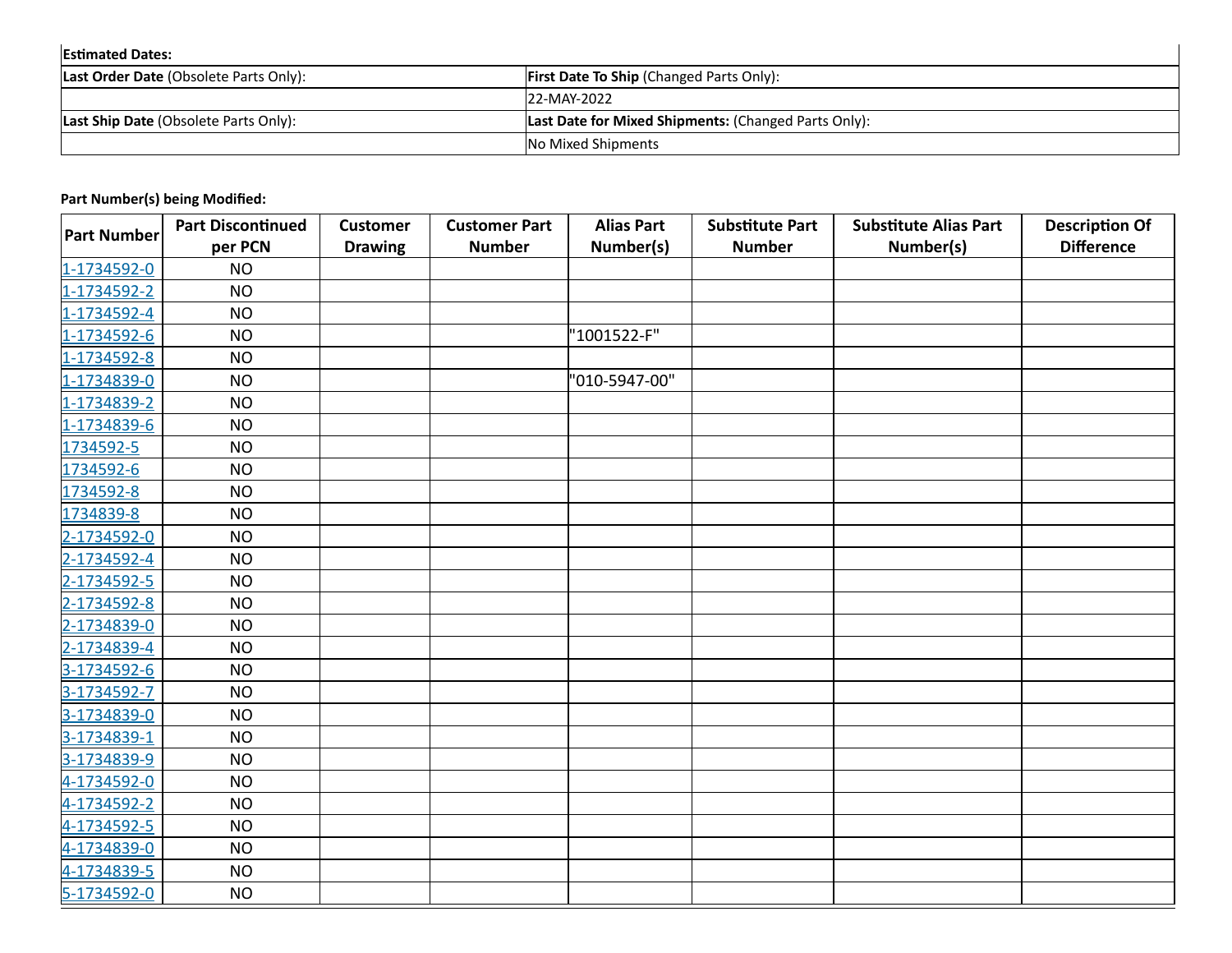| <b>Part Number</b> | <b>Part Discontinued</b> | Customer       | <b>Customer Part</b> | <b>Alias Part</b> | <b>Substitute Part</b> | <b>Substitute Alias Part</b> | <b>Description Of</b> |
|--------------------|--------------------------|----------------|----------------------|-------------------|------------------------|------------------------------|-----------------------|
|                    | per PCN                  | <b>Drawing</b> | <b>Number</b>        | Number(s)         | Number                 | Number(s)                    | <b>Difference</b>     |
| 5-1734839-L        | <b>NO</b>                |                |                      |                   |                        |                              |                       |

| Part<br><b>Number</b> | <b>Part Discontinued</b><br>per PCN | <b>Customer</b><br><b>Drawing</b> | <b>Customer Part</b><br><b>Number</b> | <b>Alias Part</b><br>Number(s) | <b>Substitute Part</b><br><b>Number</b> | <b>Substitute Alias Part</b><br>Number(s) | <b>Description Of</b><br><b>Difference</b> |
|-----------------------|-------------------------------------|-----------------------------------|---------------------------------------|--------------------------------|-----------------------------------------|-------------------------------------------|--------------------------------------------|
| $1$ -<br>1734839-6    | <b>NO</b>                           |                                   |                                       |                                |                                         |                                           |                                            |
| 1734839-8             | <b>NO</b>                           |                                   |                                       |                                |                                         |                                           |                                            |
| $2-$<br>1734592-8     | <b>NO</b>                           |                                   |                                       |                                |                                         |                                           |                                            |
| $2-$<br>1734839-0     | <b>NO</b>                           |                                   |                                       |                                |                                         |                                           |                                            |
| $4-$<br>1734592-2     | <b>NO</b>                           |                                   |                                       |                                |                                         |                                           |                                            |

| Part                    | <b>Part Discontinued</b> | <b>Customer</b> | <b>Customer Part</b> | <b>Alias Part</b> | <b>Substitute Part</b> | <b>Substitute Alias Part</b> | <b>Description Of</b> |
|-------------------------|--------------------------|-----------------|----------------------|-------------------|------------------------|------------------------------|-----------------------|
| <b>Number</b>           | per PCN                  | <b>Drawing</b>  | <b>Number</b>        | Number(s)         | <b>Number</b>          | Number(s)                    | <b>Difference</b>     |
| <u> 1-</u><br>1734839-0 | <b>NO</b>                |                 |                      | "010-5947-00"     |                        |                              |                       |
| <u> 1-</u><br>1734839-2 | <b>NO</b>                |                 |                      |                   |                        |                              |                       |
| $1 -$<br>1734839-6      | <b>NO</b>                |                 |                      |                   |                        |                              |                       |
| 1734839-8               | <b>NO</b>                |                 |                      |                   |                        |                              |                       |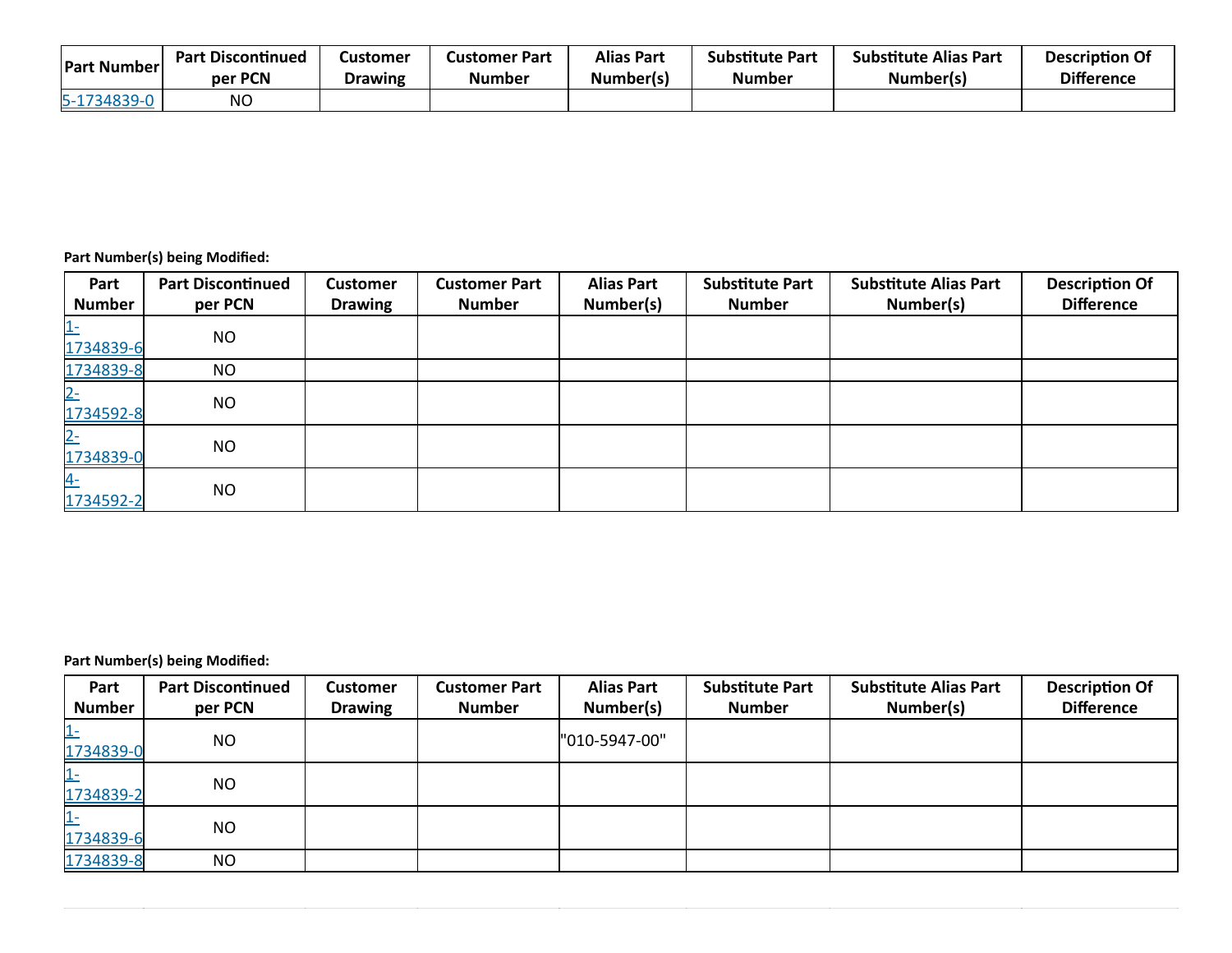| Part<br><b>Number</b> | <b>Part Discontinued</b><br>per PCN | <b>Customer</b><br><b>Drawing</b> | <b>Customer Part</b><br><b>Number</b> | <b>Alias Part</b><br>Number(s) | <b>Substitute Part</b><br><b>Number</b> | <b>Substitute Alias Part</b><br>Number(s) | <b>Description Of</b><br><b>Difference</b> |
|-----------------------|-------------------------------------|-----------------------------------|---------------------------------------|--------------------------------|-----------------------------------------|-------------------------------------------|--------------------------------------------|
| $2-$<br>1734592-8     | <b>NO</b>                           |                                   |                                       |                                |                                         |                                           |                                            |
| $2-$<br>1734839-0     | <b>NO</b>                           |                                   |                                       |                                |                                         |                                           |                                            |
| $2-$<br>1734839-4     | <b>NO</b>                           |                                   |                                       |                                |                                         |                                           |                                            |
| $4-$<br>1734592-2     | <b>NO</b>                           |                                   |                                       |                                |                                         |                                           |                                            |

| Part<br><b>Number</b> | <b>Part Discontinued</b><br>per PCN | <b>Customer</b><br><b>Drawing</b> | <b>Customer Part</b><br><b>Number</b> | <b>Alias Part</b><br>Number(s) | <b>Substitute Part</b><br><b>Number</b> | <b>Substitute Alias Part</b><br>Number(s) | <b>Description Of</b><br><b>Difference</b> |
|-----------------------|-------------------------------------|-----------------------------------|---------------------------------------|--------------------------------|-----------------------------------------|-------------------------------------------|--------------------------------------------|
| $1-$<br>1734839-0     | <b>NO</b>                           |                                   |                                       | "010-5947-00"                  |                                         |                                           |                                            |
| $1-$<br>1734839-2     | <b>NO</b>                           |                                   |                                       |                                |                                         |                                           |                                            |
| $1-$<br>1734839-6     | <b>NO</b>                           |                                   |                                       |                                |                                         |                                           |                                            |
| 1734839-8             | <b>NO</b>                           |                                   |                                       |                                |                                         |                                           |                                            |
| $2 -$<br>1734839-0    | <b>NO</b>                           |                                   |                                       |                                |                                         |                                           |                                            |
| $2-$<br>1734839-4     | <b>NO</b>                           |                                   |                                       |                                |                                         |                                           |                                            |
| $4-$<br>1734592-2     | <b>NO</b>                           |                                   |                                       |                                |                                         |                                           |                                            |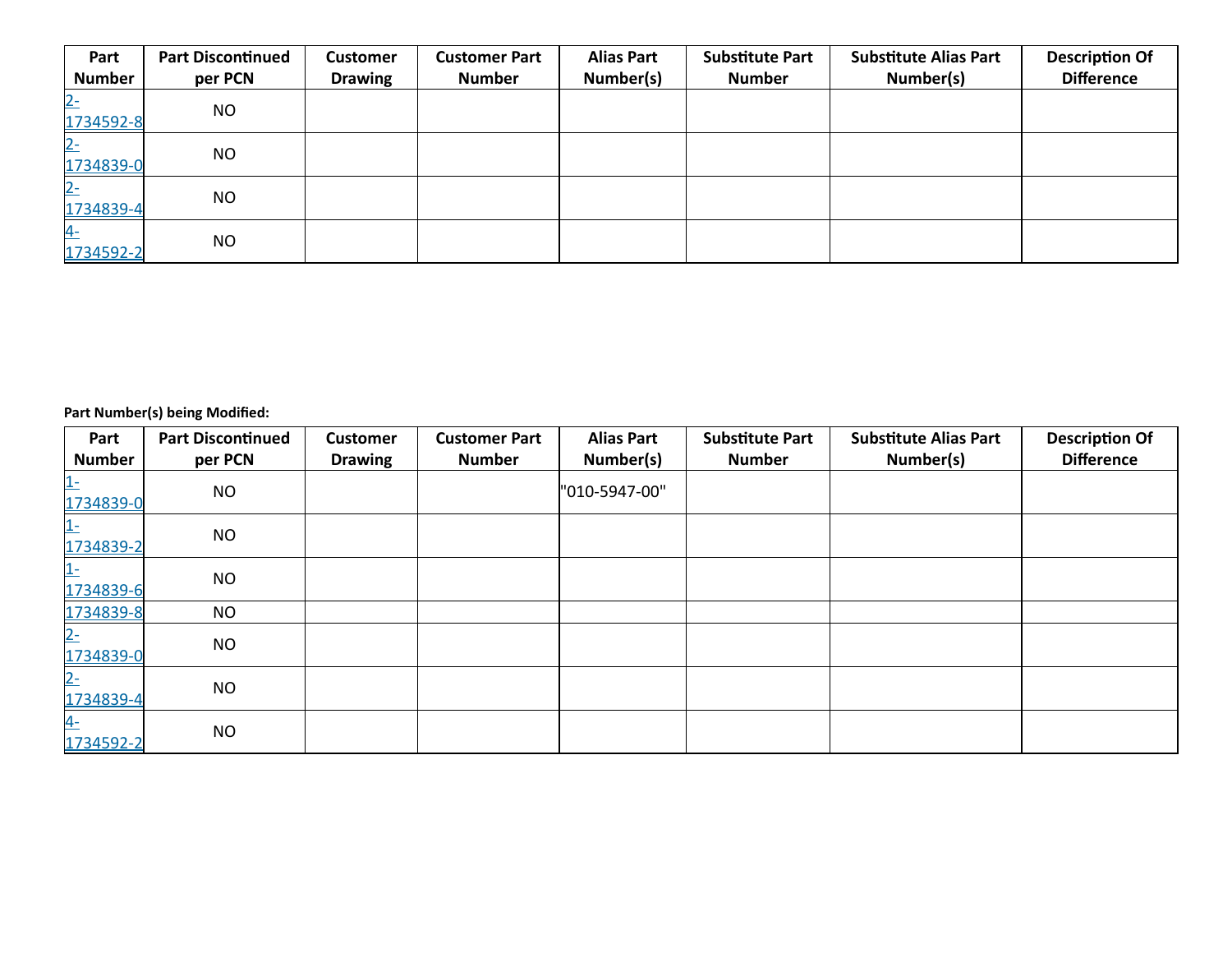| Part<br><b>Number</b> | <b>Part Discontinued</b><br>per PCN | <b>Customer</b><br><b>Drawing</b> | <b>Customer Part</b><br><b>Number</b> | <b>Alias Part</b><br>Number(s) | <b>Substitute Part</b><br><b>Number</b> | <b>Substitute Alias Part</b><br>Number(s) | <b>Description Of</b><br><b>Difference</b> |
|-----------------------|-------------------------------------|-----------------------------------|---------------------------------------|--------------------------------|-----------------------------------------|-------------------------------------------|--------------------------------------------|
| $1-$<br>1734592-0     | <b>NO</b>                           |                                   |                                       |                                |                                         |                                           |                                            |
| $1-$<br>1734592-2     | <b>NO</b>                           |                                   |                                       |                                |                                         |                                           |                                            |
| $1-$<br>1734592-8     | <b>NO</b>                           |                                   |                                       |                                |                                         |                                           |                                            |
| 1734592-6             | <b>NO</b>                           |                                   |                                       |                                |                                         |                                           |                                            |
| 1734592-8             | <b>NO</b>                           |                                   |                                       |                                |                                         |                                           |                                            |
| $2-$<br>1734592-4     | <b>NO</b>                           |                                   |                                       |                                |                                         |                                           |                                            |
| $2 -$<br>1734839-4    | <b>NO</b>                           |                                   |                                       |                                |                                         |                                           |                                            |
| $3-$<br>1734839-1     | <b>NO</b>                           |                                   |                                       |                                |                                         |                                           |                                            |
| $4-$<br>1734592-0     | <b>NO</b>                           |                                   |                                       |                                |                                         |                                           |                                            |
| $4-$<br>1734839-0     | <b>NO</b>                           |                                   |                                       |                                |                                         |                                           |                                            |

| Part<br><b>Number</b> | <b>Part Discontinued</b><br>per PCN | <b>Customer</b><br><b>Drawing</b> | <b>Customer Part</b><br><b>Number</b> | <b>Alias Part</b><br>Number(s) | <b>Substitute Part</b><br><b>Number</b> | <b>Substitute Alias Part</b><br>Number(s) | <b>Description Of</b><br><b>Difference</b> |
|-----------------------|-------------------------------------|-----------------------------------|---------------------------------------|--------------------------------|-----------------------------------------|-------------------------------------------|--------------------------------------------|
| $1 -$<br>1734592-0    | <b>NO</b>                           |                                   |                                       |                                |                                         |                                           |                                            |
| $1 -$<br>1734592-2    | <b>NO</b>                           |                                   |                                       |                                |                                         |                                           |                                            |
| $1 -$<br>1734592-4    | <b>NO</b>                           |                                   |                                       |                                |                                         |                                           |                                            |
| $1 -$<br>1734592-6    | <b>NO</b>                           |                                   |                                       | "1001522-F"                    |                                         |                                           |                                            |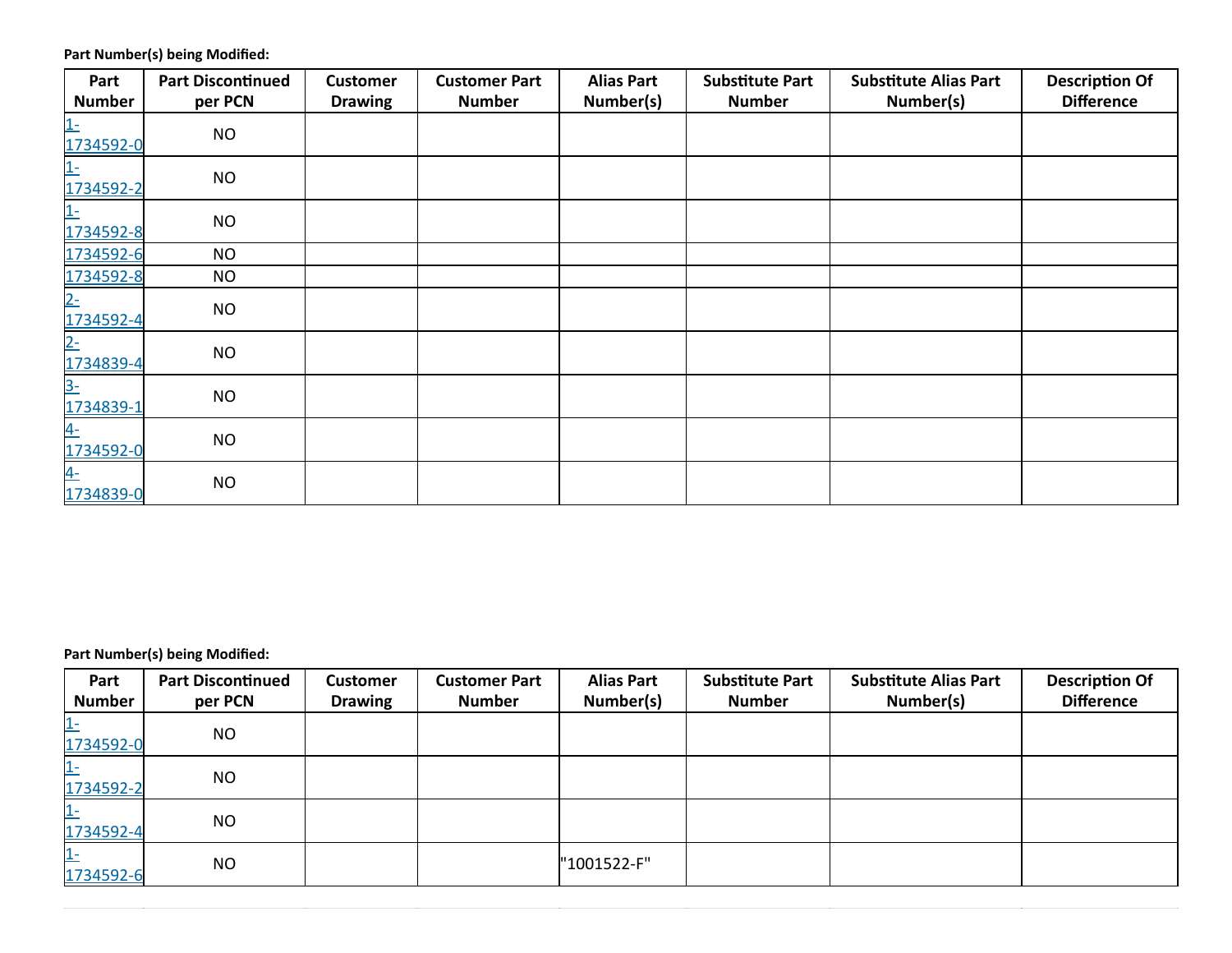| Part                                                    | <b>Part Discontinued</b> | <b>Customer</b> | <b>Customer Part</b> | <b>Alias Part</b> | <b>Substitute Part</b> | <b>Substitute Alias Part</b> | <b>Description Of</b> |
|---------------------------------------------------------|--------------------------|-----------------|----------------------|-------------------|------------------------|------------------------------|-----------------------|
| <b>Number</b>                                           | per PCN                  | <b>Drawing</b>  | <b>Number</b>        | Number(s)         | <b>Number</b>          | Number(s)                    | <b>Difference</b>     |
| $1-$<br>1734592-8                                       | NO                       |                 |                      |                   |                        |                              |                       |
| $1-$<br>1734839-0                                       | NO                       |                 |                      | "010-5947-00"     |                        |                              |                       |
| $1-$<br>1734839-2                                       | <b>NO</b>                |                 |                      |                   |                        |                              |                       |
| $1-$<br>1734839-6                                       | <b>NO</b>                |                 |                      |                   |                        |                              |                       |
| 1734592-5                                               | <b>NO</b>                |                 |                      |                   |                        |                              |                       |
| 1734592-6                                               | NO                       |                 |                      |                   |                        |                              |                       |
| 1734592-8                                               | <b>NO</b>                |                 |                      |                   |                        |                              |                       |
| 1734839-8                                               | <b>NO</b>                |                 |                      |                   |                        |                              |                       |
| $2 -$<br>1734592-0                                      | <b>NO</b>                |                 |                      |                   |                        |                              |                       |
| <u>2-</u><br>1734592-4                                  | NO                       |                 |                      |                   |                        |                              |                       |
| $2 -$<br>1734592-5                                      | NO                       |                 |                      |                   |                        |                              |                       |
| <u>2-</u><br>1734592-8                                  | <b>NO</b>                |                 |                      |                   |                        |                              |                       |
| $2 -$<br>1734839-0                                      | NO                       |                 |                      |                   |                        |                              |                       |
| <u>2-</u><br><u>1734839-4</u><br><u>3-</u><br>1734592-6 | $NO$                     |                 |                      |                   |                        |                              |                       |
|                                                         | <b>NO</b>                |                 |                      |                   |                        |                              |                       |
| <u>3-</u><br>1734592-7                                  | NO                       |                 |                      |                   |                        |                              |                       |
| $3-$<br>1734839-0                                       | <b>NO</b>                |                 |                      |                   |                        |                              |                       |
|                                                         | <b>NO</b>                |                 |                      |                   |                        |                              |                       |
| <u>3-</u><br>1734839-1<br><u>3-</u><br>1734839-9        | $\rm NO$                 |                 |                      |                   |                        |                              |                       |
| <u>4-</u><br>1734592-0                                  | <b>NO</b>                |                 |                      |                   |                        |                              |                       |